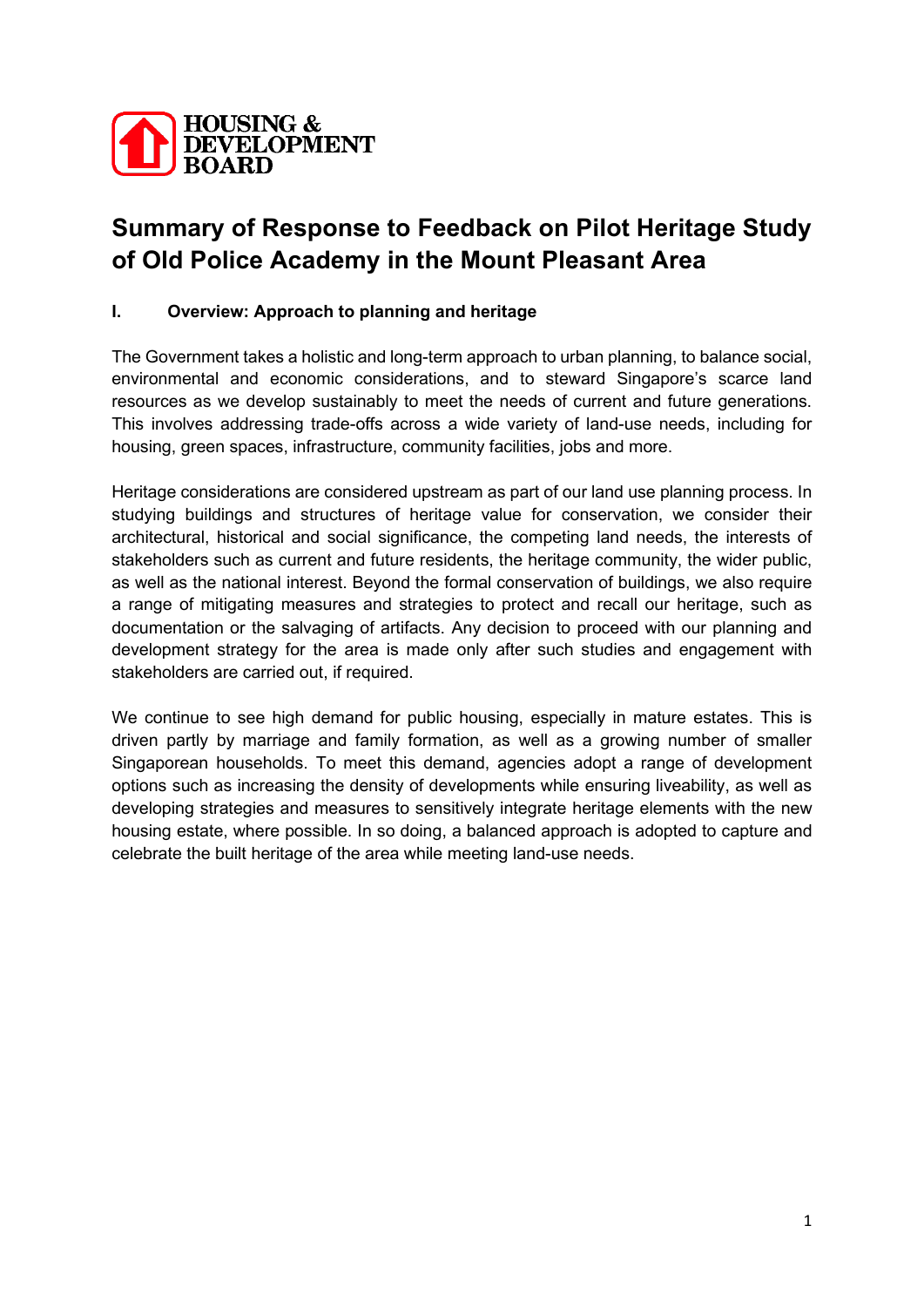### **II. Site context & milestones**

The site of the former Police Academy, Old Police Academy (OPA), is bounded by Mount Pleasant Road to the north, Thomson Road to the east, Onraet Road to the west and Pan Island Expressway (PIE) to the south. The OPA site covers a total area of approximately 25ha (see Figure 1), and is largely within the proposed development area of the new housing estate (approximately 33ha).



*Figure 1: Indicative boundaries of Old Police Academy and new housing estate* 

The site of the new housing estate, which includes the OPA, has been zoned as "Residential (Subject to Detailed Planning)" in URA's gazetted Master Plan since 1998.

In 2018, URA, HDB and NHB commissioned an external consultant to conduct a pilot detailed heritage study of the OPA, considering that the OPA site was planned for redevelopment within plans for a larger housing estate with supporting amenities and infrastructure in Mount Pleasant area (for more details, please see the full report [here;](https://www.hdb.gov.sg/cs/infoweb/-/media/doc/RPG/Old-Police-Academy-Heritage-Study-Report.pdf) summary of the heritage study findings may be found in the executive summary published earlier [here\)](https://www.hdb.gov.sg/cs/infoweb/-/media/doc/RPG/Old-Police-Academy-Heritage-Study-Executive-Summary.pdf).

The purpose of the heritage study is to provide agencies with a more holistic understanding of the significance of the buildings, architectural design features and spaces at the OPA. This would help to guide HDB's development plans in a way that would mitigate the potential impacts of the proposed developments and sensitively integrate heritage elements with the new housing estate.

The key findings from the heritage study are as follows:

a) The OPA played a vital role in the development of the Straits Settlements police force. It marked the first time Singapore had a permanent institution to train and professionalise its law enforcement body. As a centre for innovation in police training and education of recruits, the Old Police Academy played a vital role in the professional development of police officers from the 1920s to 2005 until its closure in 2005.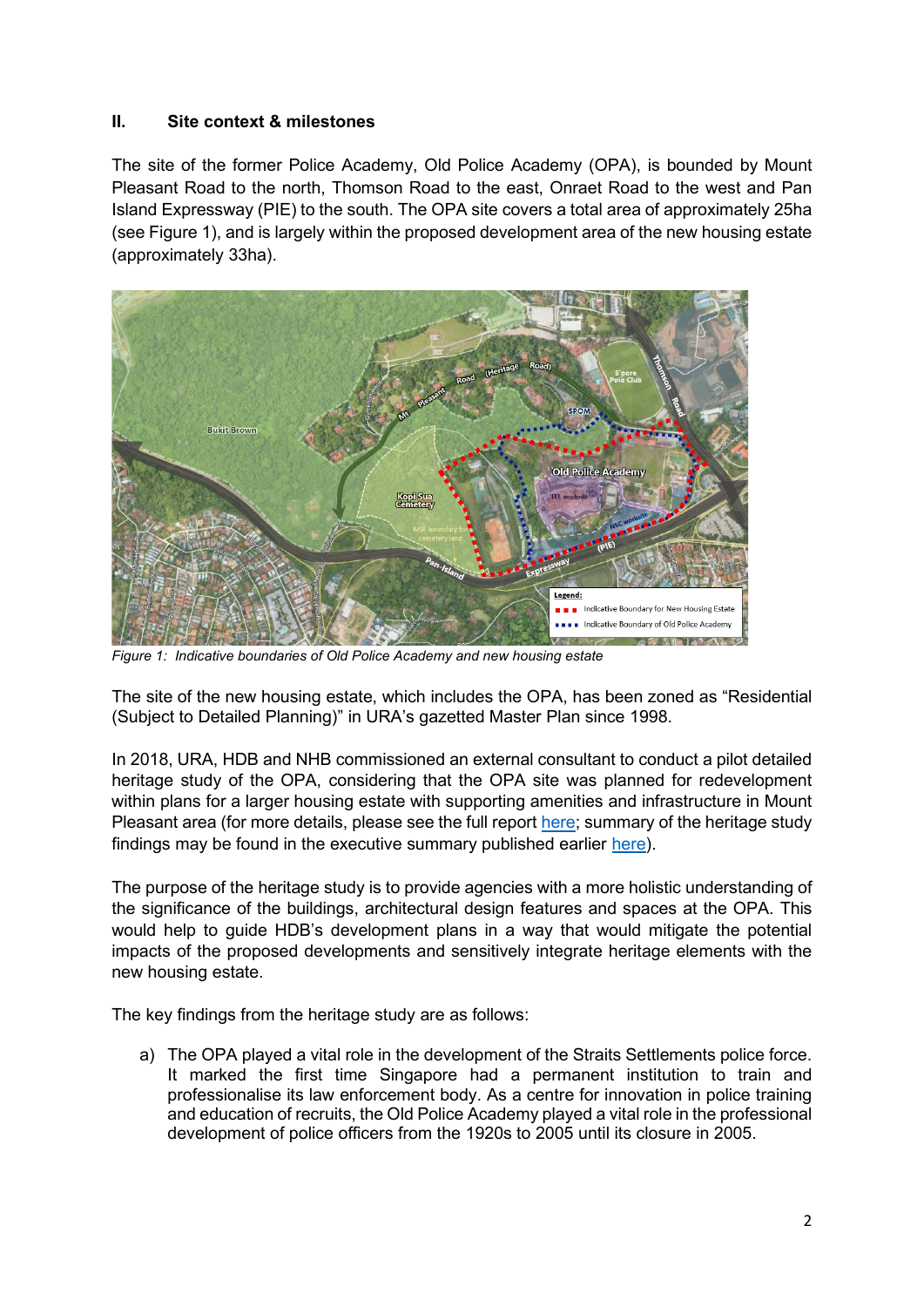- b) The layout of the buildings, grounds and associated features reflects the history of police training and education, institutional design, social attitudes and economic development over eight decades. These buildings and structures have substantial and unique associations with particular communities, such as current and former Singapore Police Force (SPF) personnel, SPF National Servicemen and Singaporeans.
- c) Based on the assessment of the significance of all buildings and open areas at the Old Police Academy, Blocks 1, 2, 27, 28, 153, the Old Drill Shed, Swimming Pool, Parade Square and the Recreation Field are considered the most significant buildings and open areas in the history of the police force in Singapore. This is due to their strong organisational and historical associations, architectural and aesthetic values, as well as deep communal associations with the police in Singapore and Malaysia.

## **III. Engagement with Stakeholders**

Together with URA and NHB, HDB engaged various stakeholders and representatives from heritage groups, who shared their feedback on the findings of the heritage study and agencies' proposed development plans. Since 2016, SPF has also been engaging the larger police fraternity, including in-service, retired and Police National Service officers, to assist in the documentation of the sites and to seek their ideas on sustaining and celebrating the heritage of OPA.

The heritage study report was published online for public feedback from 23 Nov 2021 to 21 Dec 2021. In total, we received 2 responses via HDB's feedback channels.

## **IV. Feedback received**

We are appreciative of the partnership with the heritage groups and consultants, and the interest and feedback from members of the public. We have reviewed all feedback and suggestions that were submitted. One requested for HDB to consider retaining various road names that are characteristic of OPA, while the other requested for the preservation of at least some of the black-and-white bungalows along Mount Pleasant Road.

#### **V. Responses to feedback**

We are mindful of the need to develop housing areas sensitively, by integrating heritage elements and retaining the heritage significance of the site, while meeting the strong demand for public housing. Taking into consideration the findings of the heritage study and feedback received, HDB will adopt the following key measures:

#### **A) Continue to work with the police community and other stakeholders to integrate heritage elements within the new housing estate**

- HDB and SPF jointly lead a new Workgroup involving URA, NHB, members of the police fraternity and heritage consultants, and chaired by Minister of State for Home Affairs and National Development Dr Muhammad Faishal Ibrahim.
- The Workgroup will allow HDB to further work with stakeholders to discuss how the rich heritage of OPA can be preserved and incorporated into the new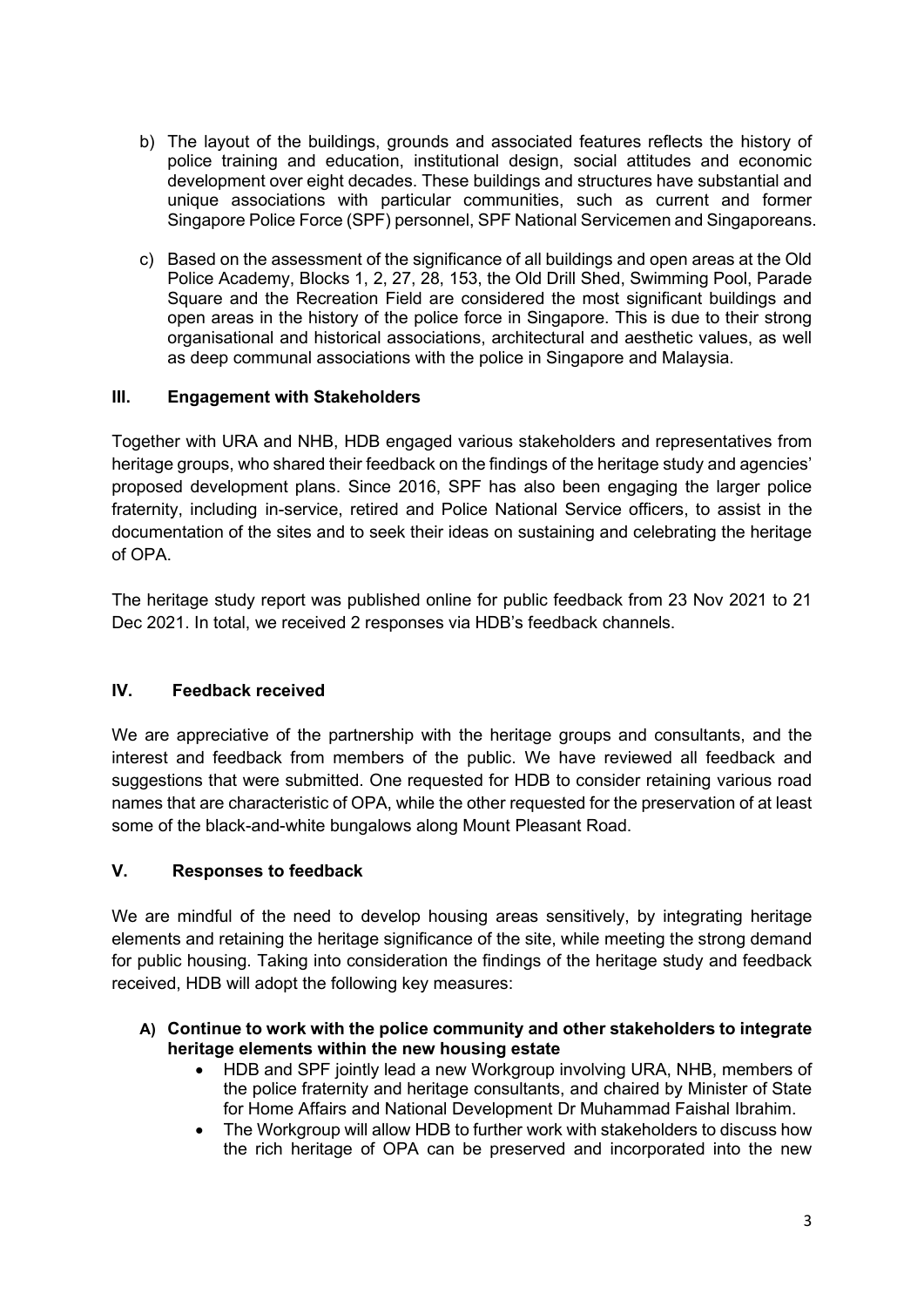developments and design of common/park spaces, prior to the commencement of works on site.

- The Workgroup will also discuss ways to enhance the distinctiveness and identity of the estate. Proposals for further discussion by the Workgroup include exploring the possibility of retaining physical elements of key sites in the OPA, and per feedback received, consider re-using existing road names or incorporating new road names related to police heritage in the new housing estate.
- **B) Propose conserving 4 buildings (Blocks 1, 2, 27, 28) in the OPA within the new housing estate**
	- Based on the heritage study findings and feedback, Blocks 1, 2, 27 and 28 are planned to be proposed for conservation and meaningfully adapted for new contemporary uses in the new housing estate. These blocks are assessed to be of greater heritage significance according to the heritage study. A part of the parade square, similarly assessed to be of greater heritage significance, will also be retained and re-interpreted as an open space within the new housing estate.
	- Outside of the new housing estate, agencies also plan to propose conserving Blocks 13 and 153. Block 153 will retain its current use as the Senior Police Officers' Mess, while the future use for Block 13 will be further studied.



*Figure 2: Taking into consideration the heritage study findings and feedback from stakeholders, the six buildings proposed for conservation are assessed to be most representative of the Police's historical, social and architectural heritage in the area.* 

• Technical constraints were also considered in assessing the feasibility of retaining buildings and spaces. These include the need to raise existing